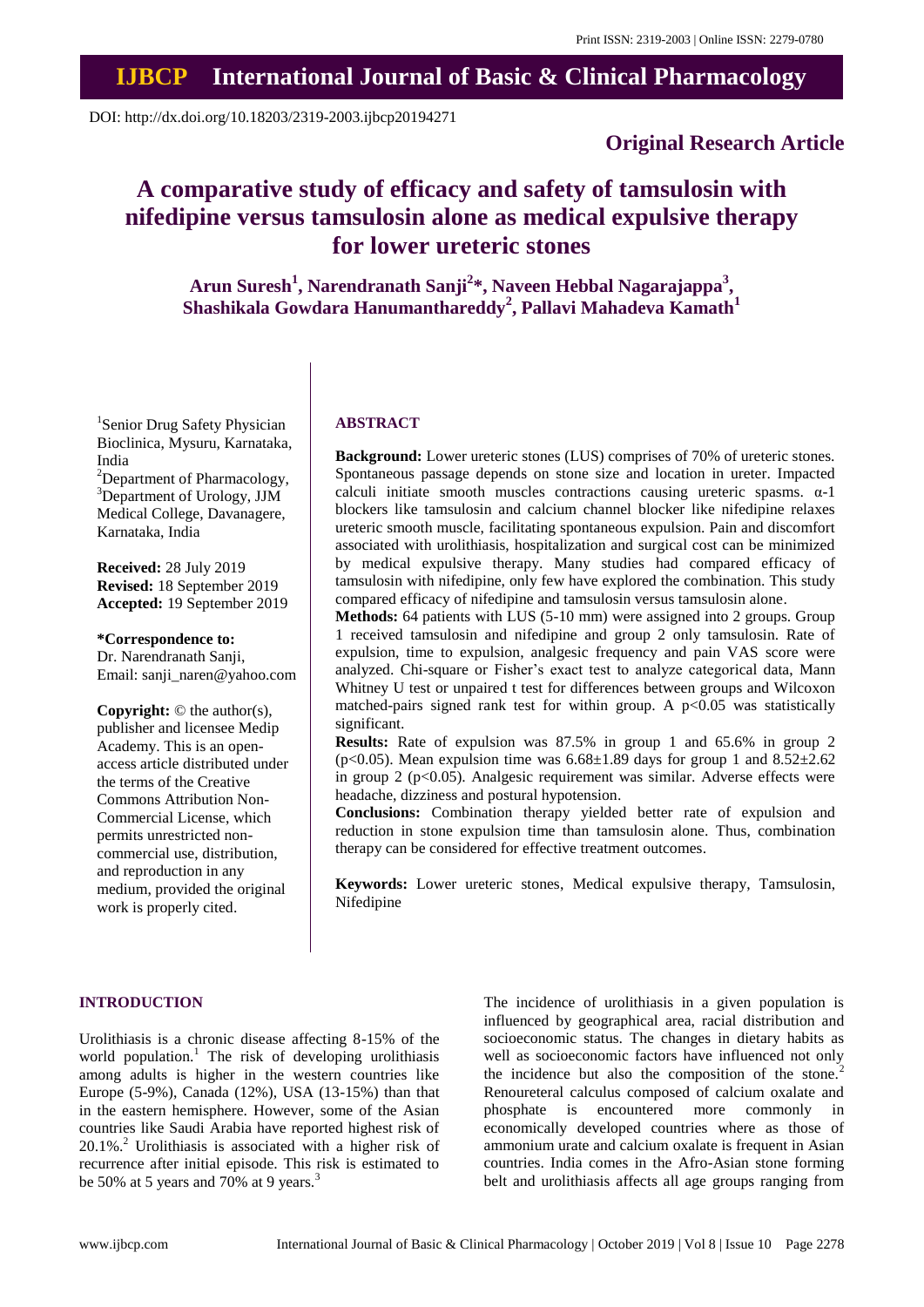less than a year to more than 70 years with a male: female ratio of  $2:1$ .

Prevalence of urolithiasis in India ranges from 4-20%.<sup>2</sup> Stone recurrence rate is also higher in countries with warm or hot climates where low urinary output and scanty water intake are probable causes.<sup>2</sup> Ureteric stones invariably originate from kidneys and on its course from renal pelvis to bladder, gets impacted in any of the anatomical narrowings. <sup>4</sup> Ureteric stones account for approximately 20% of urolithiasis cases. Of this approximately 70% are located in the lower one third of the ureter.<sup>5</sup>

Hypercalciuria is still the most common underlying factor for urolithiasis of calcium oxalate type worldwide. On the other hand, hypocitraturia is the leading cause in some eastern countries. Hyperuricosuria and hyperoxaluria are less frequently encountered metabolic risk factors. Struvite or infection related stones are rarely seen nowadays in developed countries.<sup>2</sup>

The likelihood and time to spontaneous expulsion of stones mainly depends on size of the stone and its location in the ureter.<sup>6</sup> According to the results of a metaanalysis published by American Urological Association, 98% of ureteric calculi having size less than 5 mm in diameter is likely to pass spontaneously without any intervention and requires only observation and symptomatic treatment.<sup> $\bar{\ }$ </sup> Stones up to 6mm might require 42 days for spontaneous expulsion. They can be managed conservatively using pharmacological intervention to control pain, ureteric spasm, edema and infection, thus hastening and facilitating stone expulsion. $1,7$ 

The current treatment modalities for lower ureteric stones (LUS) comprises of conservative and surgical management. Conservative management consists of wait and watch approach or spontaneous expulsion and the other being medical expulsive therapy (MET). Various drugs used in MET are: alpha-1 blocker like tamsulosin, a calcium channel blocker nifedipine, corticosteroids and recently phosphodiesterase 5 (PDE5) inhibitors. Rationale for using corticosteroids is to alleviate oedema caused by mucosal reaction triggered by the presence of ureteric stone whereas PDE5 inhibitors increases cGMP causing smooth muscle relaxation in ureters.<sup>8</sup> The Surgical management recommended for active stone removal is shock wave lithotripsy (SWL) or ureteroscopy (URS).<sup>9</sup> SWL is the most widely used treatment modality for the management of both ureteric and renal stones.<sup>10</sup> The surgical management by means of minimally invasive procedures like SWL and URS have their own measurable risks and are expensive.<sup>1</sup> The European Urology Association and American Urological Association (EUA/AUA) 2007 guidelines suggest tamsulosin and nifedipine as reasonable treatment choices for MET. $^{9,11}$  However they state that there is insufficient evidence to recommend regular use of corticosteroids or PDE5 inhibitors as monotherapy.<sup>8</sup> Adverse effects associated with long term treatment with corticosteroids makes it an unsuitable candidate for MET. $^{12}$  Alpha-1 adrenergic receptor blockers like tamsulosin  $(\alpha_{1A}/\alpha_{1D})$  and nifedipine a calcium channel blocker are known to cause relaxation of ureteric smooth muscles, thereby enhancing the spontaneous passage of LUS and are extensively used in MET. $9,11$  MET with active monitoring is a valid option for stone sizes up to 10 mm especially for distal ureteric calculus.<sup>10</sup> This approach can be a cost-effective strategy before opting for active stone removal. $1,10$ 

Studies have revealed the presence of  $\alpha_1$  adrenergic receptors in ureter with highest density in lower ureters.<sup>10</sup>  $\alpha_1$  adrenergic antagonists have demonstrated to inhibit basal tone, peristaltic frequency, and ureteric contractions intramurally.<sup>13</sup> This results in increased fluid transport and decrease in intra-ureteric pressure.<sup>12</sup> Recent studies including a meta-analysis and a Cochrane systematic review have reported excellent reports on tamsulosin in terms of control of colic as well as expulsion of distal ureteric calculus. $8,13,14$  In addition to this visceral referred pain is blocked by acting on group C-fibers or sympathetic postganglionic neurons. $8,12$ 

Generation of action potential and subsequent contraction of ureter requires  $Ca^{2+}$ . Nifedipine is a dihydropyridine class of L-type calcium channel blocker that can block the movement of  $Ca^{2+}$  in the cell and is expected to depress ureteric function through its spasmolytic effect. Nifedipine modifies the effect of calcium on ureteric smooth muscles there by decreasing the ureteric contractions and subsequently ureteric colic.<sup>12</sup> The rationale for the use of combination is that the alphablockers being predominant in lower ureter, is more effective for distal or LUS whereas calcium channel blocker acts along the entire length of ureter. Both the drugs might work in synergy to reduce the force of ureteric spasm, in turn increasing the hydrostatic pressure, proximal to the stone and relaxing the ureter both at the site of the calculus and distal to it, thus causing expulsion of stone.<sup>15</sup>

Urolithiasis has significant economic consequences and is a great burden on public health.<sup>16</sup> Thus, a non-invasive medical expulsion of ureteric stone can avoid surgical procedures, their associated cost, risks and also increasing its efficacy by supplementing it at times.<sup>1,17</sup> In the present study the aim was to evaluate the efficacy and safety of a combination of tamsulosin and nifedipine with that of tamsulosin alone as MET in LUS.

## **METHODS**

This randomized open label prospective study was conducted in patients with LUS visiting Urology Outpatient Department (OPD) of Bapuji Hospital and Chigateri General Hospital attached to JJM Medical College, Davanagere between November 2014 to July 2016. Institutional Ethical Committee clearance was obtained prior to conducting the study.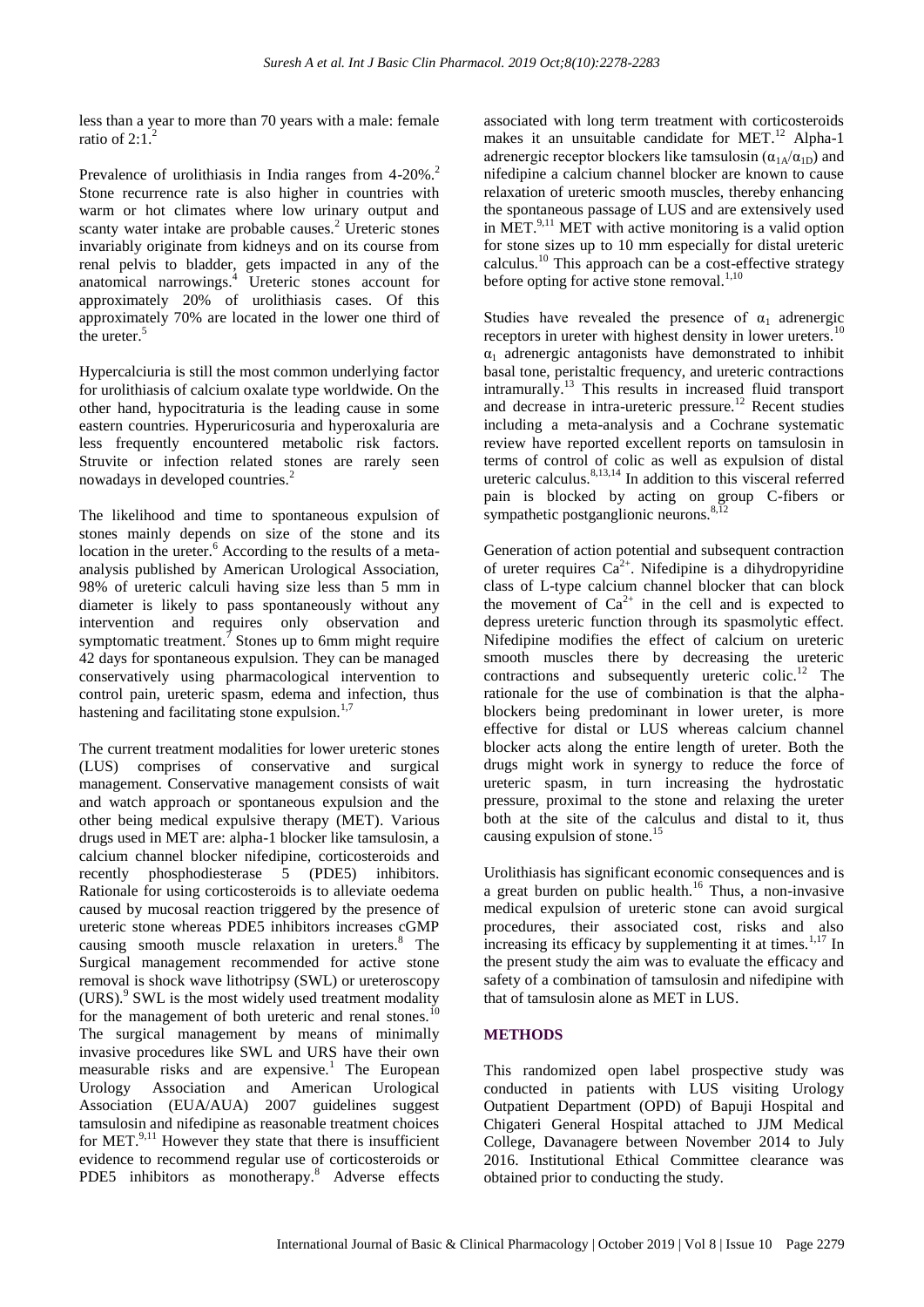Both male and female patients'  $\geq$ 18 years of age who are diagnosed with LUS of 5-10 mm diameter by ultrasound abdomen pelvis or NCCT with or without X-ray KUB were included in study. The other inclusion criteria were: patients presenting with acute renal colic for the first time, multiple ureteric stones, unilateral and bilateral ureteric stone. Pregnant, breastfeeding women, gross hydronephrosis, known hypersensitivity to tamsulosin or nifedipine, stone in ureter draining a solitary kidney (anatomically or functionally), patients with abnormal renal tract anatomy (duplex system, horseshoe kidney), chronic kidney disease stage 4 or stage 5 (estimated glomerular filtration rate <30 ml/min) or patients on dialysis, patients concurrently taking alpha blockers, calcium channel blocker or PDE-5 inhibitors, previous history of ureteric manipulations and/or surgery or presence of ureteric stricture were excluded from the study. Prevalence of nephrolithiasis in India is 4-20%.<sup>2</sup> Out of which 20% are ureteric stone cases and 70% of this are LUS cases. $<sup>5</sup>$  Hence the prevalence of LUS in</sup> India is estimated to be 1.68%. OpenEpi, a standard software was used to calculate sample size at 97% confidence level and an absolute precision of 5% with a prevalence of 1.68%.<sup>18</sup> The sample size was estimated to be 32 subjects in each group. Hence a total of 64 patients were enrolled in the study.

A total of 64 patients satisfying the inclusion criteria were randomly assigned in the ratio of 1:1 to either of the two groups. Written informed consent was taken from all study subjects after explaining the study details in the language patient comprehends. Group 1 received both cap tamsulosin 0.4 mg OD p.o and tab nifedipine 10 mg sustained release (SR) OD p.o. both at bed time (HS). Whereas Group 2 received only cap tamsulosin 0.4 mg OD p.o. (HS). All patients were prescribed a combination of tab drotaverine 80 mg and mefenamic acid 250 mg BD p.o and patients were asked to take them for pain if required. They were instructed to note down and report the number of days of requirement of analgesic. The treatment duration in each patient was till the expulsion of stone or 28 days, whichever was earlier. The patients were advised to drink plenty of water  $(\geq 2 \frac{1}{day})$  and to use a sieve while voiding the urine to highlight the stone expulsion.<sup>1</sup> On the event of stone expulsion or at 28 days, which ever was earlier (end of treatment), they were required to visit the urology OPD, where radiological investigations were done to confirm stone expulsion. The stone expulsion rate, stone expulsion time, analgesic frequency and visual analog scale (VAS) score were assessed for both the groups as efficacy parameters. At baseline, if the pain experienced by the patient was intolerable, 75 mg of Inj. diclofenac was administered intramuscularly. Pain assessment was made not only on basis of frequency of analgesic used but also by analysing its intensity using VAS score done at baseline and at the end of treatment. Additional investigations like urine analysis, culture and or sensitivity were done as and when needed. In cases of failure of stone expulsion up till day 28, or intolerable pain and signs of infection on urine analysis, patients were instructed to present themselves to the Bapuji Hospital Causality for prompt intervention. Depending on the evaluation, emergency management by J-stenting or emergency or elective SWL or URS will be planned by the Urologist.

Efficacy parameters were expulsion rate i.e. whether the stone was expelled or not, expulsion time i.e. if the stone was expelled, the time to expulsion from the commencement of therapy. The pain scoring was also analysed using VAS before and after treatment. Safety assessment was based on treatment-emergent adverse effects and changes in vital signs with emphasis on blood pressure. The intensity of pain was estimated using the VAS score, both at baseline and at the end of treatment. Visual analog scale is ideal for the subjective assessment of intensity of pain in patients and is used routinely in its clinical assessment.<sup>19</sup> It has a scale of 0 to 10 where 0 indicates no pain and 10 indicate worst pain imaginable.<sup>19</sup> Patients were requested to define pain experienced by them on VAS scale of 0 to 10 by comparing it with the most severe pain the patients could imagine.

#### *Statistical analysis*

Expulsion rate of both the groups were compared using Chi-square test. Time to expulsion and frequency of analgesic of both the groups were analyzed using Student's unpaired t-test. VAS score at baseline and at the end of therapy were assessed using Mann Whitney U test. For comparison of VAS score between the two groups, Wilcoxon matched-pairs signed rank test was used. Adverse effects of both the groups were analyzed using Fisher's exact test.

## **RESULTS**

All the 64 patients enrolled completed the study. The baseline characteristics in both groups with respect to age, gender, stone size, laterality of stone, need for diclofenac IM injection or VAS score assessed at baseline were similar (Table 1).

The mean size of ureteric calculus in group 1 was 6.47 $\pm$ 0.92 and that of group 2 was 6.12 $\pm$ 0.98 (Table 2). Stone expulsion occurred successfully in 28 out of 32 patients (87.5%) in group 1. On the other hand, 21 out of 32 patients (65.6%) showed a positive stone expulsion in group 2. This combination of tamsulosin and nifedipine had a higher rate of stone expulsion than tamsulosin alone, which was statistically significant with a p value of 0.039 (Table 3). As shown in Table 4, the mean time taken in those who expelled the stones was lower (6.68 $\pm$ 1.89) in group 1 than (8.52 $\pm$ 2.62) in group 2 (p=0.0062). The frequency of analgesic use in both the groups were similar and the combination did not show any statistically significant reduction in the analgesic use compared to tamsulosin alone (p=0.3) (Table 5 and 6).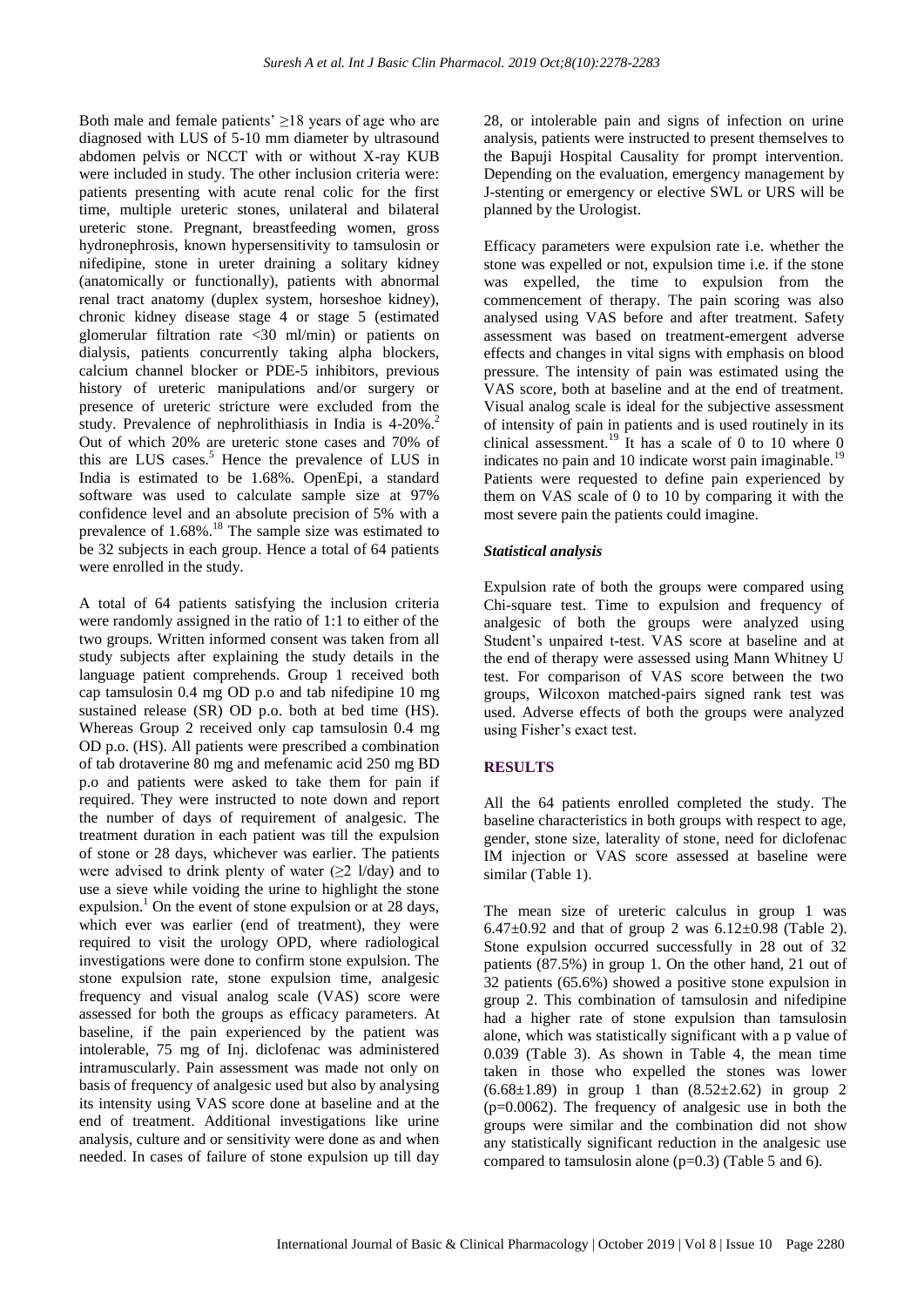## **Table 1: Baseline characteristics of the patients.**

| <b>Variables</b>                        | Group 1 (tamsulosin and<br>nifedipine) $(n=32)$<br>N(% | <b>Group 2 (tamsulosin)</b><br>$(n=32)$<br>N(%) | P value |
|-----------------------------------------|--------------------------------------------------------|-------------------------------------------------|---------|
| Mean age (years) (mean $\pm SD$ )       | $34.8 \pm 11.1$                                        | $32.47 \pm 10.3$                                | 0.39    |
| <b>Gender</b>                           |                                                        |                                                 |         |
| Male                                    | 24 (75)                                                | 26(81.3)                                        | 0.55    |
| Female                                  | 8(25)                                                  | 6(18.8)                                         |         |
| Stone size $(mm)$ $(mean \pm SD)$       | $6.47 \pm 0.92$                                        | $6.12 \pm 0.98$                                 | 0.15    |
| Laterality                              |                                                        |                                                 |         |
| Left                                    | 20(62.5)                                               | 21(65.6)                                        | 0.80    |
| Right                                   | 12(37.5)                                               | 11(34.4)                                        |         |
| VAS score $(0$ week) (mean $\pm SD$ )   | $5 + 0.84$                                             | $4.94 \pm 1.0$                                  | 0.39    |
| Inj. diclofenac 75 mg IM at first visit |                                                        |                                                 |         |
| N                                       | 4                                                      | 4                                               |         |
| $Mean+SD$                               | $0.13 \pm 0.34$                                        | $0.13 \pm 0.34$                                 | >0.999  |

## **Table 2: Size of stone in both the groups.**

| Group   |           | Size of stone (mm)<br>$Mean \pm SD$ | <b>SEM</b> |            |
|---------|-----------|-------------------------------------|------------|------------|
| Group 1 | 20<br>ے د | $6.47 \pm 0.92$                     | 0.16       | $P=0.1485$ |
| Group 2 |           | $6.12 \pm 0.98$                     | 0.17       | <b>NS</b>  |

SD: standard deviation; SEM: standard error of mean; NS: not significant (p>0.05).

#### **Table 3: Expulsion rate in both the groups.**

| <b>Expulsion</b> | <b>Groups</b>   |                 | <b>Total</b> |           |
|------------------|-----------------|-----------------|--------------|-----------|
|                  | Group $1 N(\%)$ | Group $2 N$ (%) |              |           |
| Yes              | 28 (87.5)       | 21 (65.6)       | 49           |           |
| N <sub>0</sub>   | 4(12.5)         | 11(34.4)        |              | $P=0.039$ |
| <b>Total</b>     | 30              | 32              | 64           |           |

 $\chi^2$ =4.27, p<0.05.

## **Table 4: Time to stone expulsion in both the groups.**

| <b>Stone expelled</b><br>(yes)                                  | <b>Group</b>                           |    | <b>Mean</b> (in days) | <b>SD</b> | SEM  |                           |
|-----------------------------------------------------------------|----------------------------------------|----|-----------------------|-----------|------|---------------------------|
|                                                                 | Group 1 (tamsulosin<br>and nifedipine) | 28 | 6.68                  | 89        | 0.36 | $t = 2.868$<br>$P=0.0062$ |
|                                                                 | Group 2 (tamsulosin)                   |    | 8.52                  | 2.62      | 0.57 |                           |
| $SD1$ standard deviation: SEM, standard error of mean: $n<0.05$ |                                        |    |                       |           |      |                           |

SD: standard deviation; SEM: standard error of mean; p<0.05.

## **Table 5: Frequency of analgesic requirement in both the groups.**

| Group | <b>Mean no of davs</b> |      |      |            |
|-------|------------------------|------|------|------------|
|       | 2.20<br>3.20           |      | 0.08 | $t=1.05$   |
|       | 3.41                   | 0.50 | 0.09 | $P=0.3$ NS |

## **Table 6: VAS score before and after treatment.**

|                                 | <b>Treatment group</b> |                |                |
|---------------------------------|------------------------|----------------|----------------|
| <b>VAS</b> score                | Group 1                | Group 2        | <b>P</b> value |
| <b>Baseline score (0 week)</b>  | $5 + 0.8$              | $4.94 \pm 1.0$ | 0.93           |
| End of treatment (4 weeks)      | $0.5 \pm 1.3$          | $1.06 + 1.5$   | 0.08           |
| Difference within group p value | $<\!\!0.001$           | <0.001         |                |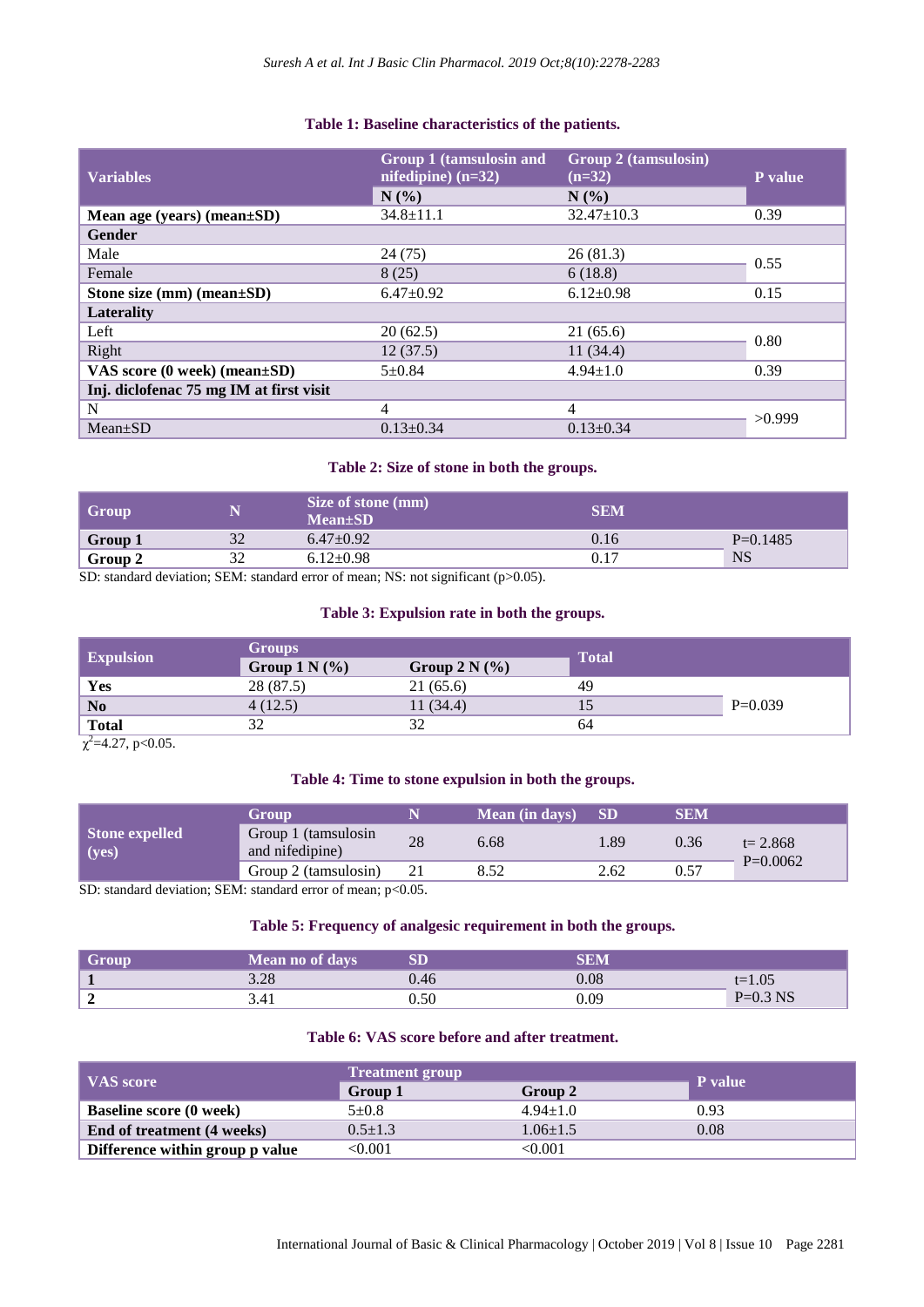| <b>Adverse effects</b>      | <b>Tamsulosin and nifedipine</b><br>(Group 1) | <b>Tamsulosin</b><br>(Group 2) | <b>Total</b> | P value |
|-----------------------------|-----------------------------------------------|--------------------------------|--------------|---------|
| Headache                    |                                               |                                |              |         |
| <b>Postural hypotension</b> |                                               |                                |              |         |
| <b>Dizziness</b>            |                                               |                                |              | 1.0     |
| <b>Total</b>                |                                               |                                |              |         |

#### **Table 7: Adverse effects of the study groups.**

Three patients in group 1 reported adverse effects (9.38%) as shown in Table 7 which included headache, postural hypotension and dizziness. Two in group 2 reported adverse effects (6.25%) of headache and dizziness. Fisher's exact test was applied and p value of 1.0 was obtained, which was not statistically significant. These adverse effects were mild and self-limiting and did not warrant patient withdrawal from the study. For instance, postural hypotension with tamsulosin was seen only initially and was not reported later.

#### **DISCUSSION**

Ureteric stones are a commonly encountered problem in emergency department practice.<sup>12</sup> Prevalence of urolithiasis in India ranges from 4-20% with a male: female ratio of  $2:1.^2$  Ureteric stones account for approximately 20% of urolithiasis cases, out of which 70% are located in the lower one third of the ureter.<sup>3</sup> About 50% of the patients will have recurrence within 5 years of first episode.<sup>3,8</sup> The likelihood and time to spontaneous expulsion of stones depends on factors like size of the stone, its location in the ureter and ureteric muscle spasm. $6,8,12$  Stones up to 6mm might require 42 days for spontaneous expulsion. In the absence of uncontrolled pain, inadequate renal function, clinical evidence for sepsis (indications for immediate intervention), they can be managed conservatively using pharmacological intervention to control pain, ureteric spasm, edema and infection thus facilitating and  $\text{accelerating}$  stone expulsion.<sup>1,7,12</sup> MET with active monitoring is a valid option for stones up to 10 mm especially for distal ureteric calculus.<sup>10</sup> This approach can be a cost-effective strategy before opting for active stone removal. The EUA/AUA 2007 guidelines suggest tamsulosin and nifedipine for  $MET$ <sup>11</sup> Urolithiasis has significant economic consequences and is a great burden on public health.<sup>16</sup> Even though minimally invasive procedures such as extracorporeal shock wave lithotripsy, ureterorenoscopy are effective, they are not without risks and are expensive. MET can circumvent this for stones up to 10 mm by potentially preventing hospitalization for treatment, cutting risks, and being cost saving.<sup>12,17</sup> In this randomized open label prospective clinical study, a combination of tamsulosin and nifedipine was compared with a monotherapy of tamsulosin to assess its efficacy and safety as MET in LUS of size 5 to 10 mm diameter.

The rate of stone expulsion of combination was found to be higher than tamsulosin monotherapy (87.5% vs

65.6%). There was a statistically significant increase in rate of stone expulsion with the combination therapy  $(p=0.039)$ . The mean time to expulsion of ureteric stones for the combination was  $6.68\pm1.89$  which was less than that of monotherapy with tamsulosin  $8.52 \pm 2.62$ (p=0.0062). In a study conducted by Gandhi et al, tamsulosin monotherapy yielded stone expulsion rate of 79.7% and mean time to expulsion of 9 days where as nifedipine monotherapy yielded an expulsion rate of 55.2% and mean time to expulsion of 23 days.<sup>1</sup> The EUA/AUA guidelines recommend tamsulosin as the first line therapy for MET especially in distal ureteric stones and in patients with no role for immediate surgical removal. ${}^{\hat{8},11}$  Nifedipine is the only calcium channel blocker that has been revealed to be beneficial in stone expulsion. It is effective in renal colic although improvement in stone expulsion rate has been minimal. Therefore, most recent EAU guidelines do not recommend monotherapy of nifedipine as MET. However, it is said that it can be safely used concurrently with alpha blockers in appropriate patient population as the side effects have been noted to be insignificant.<sup>8</sup> The frequency of analgesic use was comparable in both the groups (p=0.3001) and the combination did not demonstrate statistically significant reduction in analgesic use compared to tamsulosin alone. This result was similar to the study by Maitra et al, where the combination did not show a statistically significant difference in terms of decrease in episodes of ureteric colic and requirement of analgesic and or antispasmodic.<sup>15</sup> In group 1, three patients out of 32 reported adverse effects (9.375%) in which one had headache, other had symptoms suggestive of postural hypotension and one complained of dizziness. In group 2 two out of 32 patients reported adverse effects (6.25%). One reported headache and the other complained of dizziness. These adverse effects were mild, comparable in both the groups and none of the patients withdrew from the study because of them.

#### **CONCLUSION**

The results of this study demonstrate superiority of the combination over monotherapy. The combination of tamsulosin with nifedipine had a statistically significant, higher rate of expulsion and reduction in duration to expulsion than tamsulosin monotherapy. Usually surgical intervention such as SWL and URS are considered for ureteric stone sizes above 5 mm diameter, but what this study has demonstrated is that the combination could effectively be used as MET for LUS of 5 to 10 mm, thus